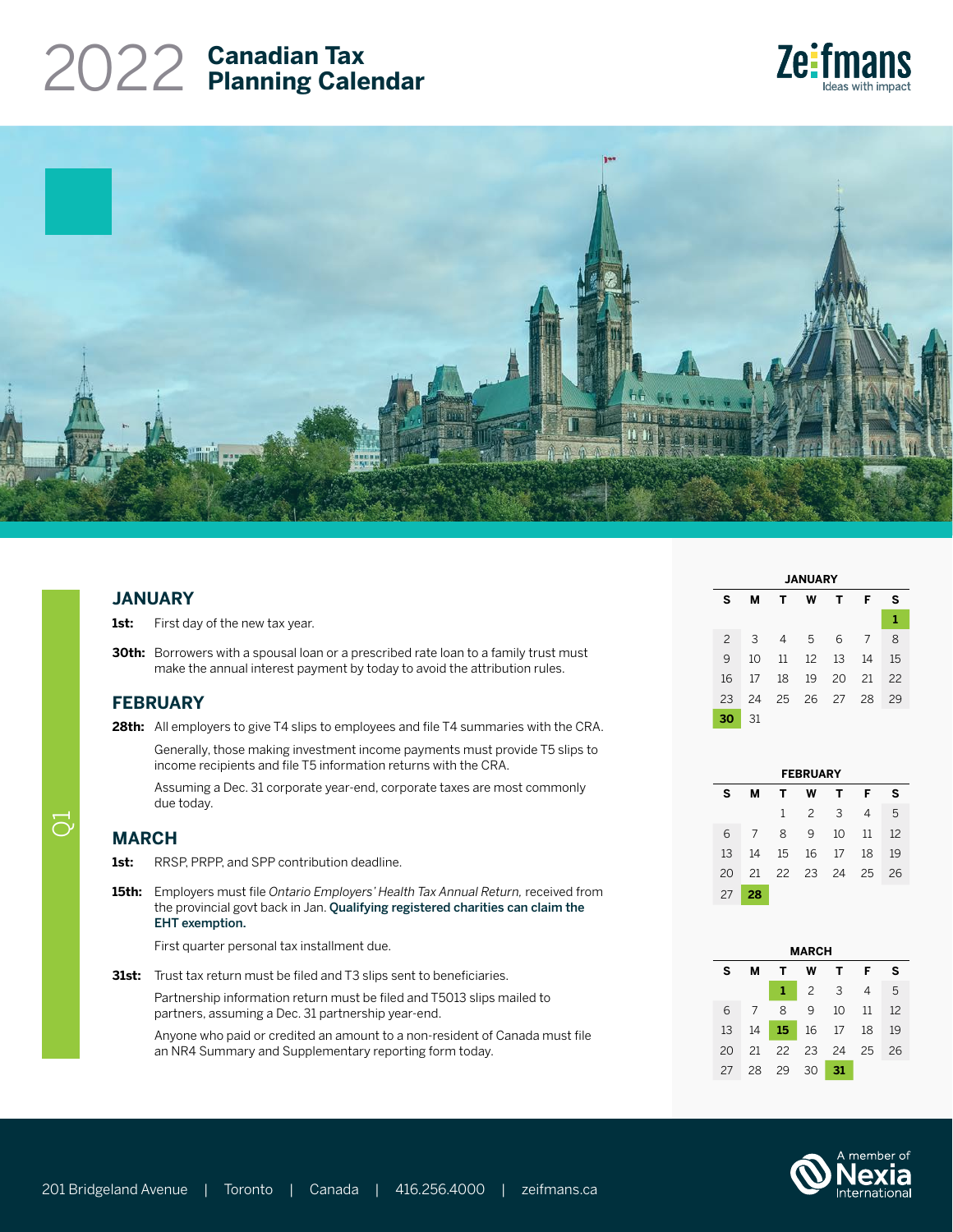# **Canadian Tax** 2022 **Planning Calendar**

### **MAY**

**2nd:** Personal income tax returns for 2021 must be filed for taxpayers without self-employment income.

Taxes owed by anyone with self-employment income must be paid by today to avoid interest or late filing penalties.

If a person passed away between Jan 1 and Oct. 31, 2021, the deadline to file and pay the balance owing on their final tax return is today. For a death occurring between Nov. 1 and Dec. 31, 2021, the deadline is six months after the date of death.

### **JUNE**

15th: Second quarter personal tax installment due. Self-employed individuals must file taxes and GST/HST returns if they have Dec. 31 year-end.

**30th:** Deadline for filing your corporate tax return if the corporate year-end is December 31st. If the corporate year-end is not the calendar year-end, the deadline is six months.

*Tax-Free Savings Account (TFSA) Return* to be filed if over-contribution was made the previous year and payment made on any taxes owing.

Canadian corporations must file T106 to report transactions with non-arm's length non-residents.

*Scientific Research and Experimental Development (SR&ED)* claim deadline for corporations with a Dec. 31 year-end.

For a corporation with a Dec. 31 year-end, it's the deadline to file T1135 for any taxpayer holding foreign property worth more than \$100,000, including foreign bank accounts, investments and property.

## **SEPTEMBER**

15th: Third quarter personal tax installment due.

## **OCTOBER**

Taxpayers expecting significant deductions on next year's return can apply to the CRA now for a waiver (T1213), requesting that your employer withhold less tax from your pay cheque.

## **DECEMBER**

15th: Fourth quarterly personal tax installment due, if required.

28th: Last trading day to close a trade in 2022 for tax-loss selling.

**31st:** Contribution deadline for *Registered Education Savings Plans (RESP).*

Donation deadline to make charitable donations that can be claimed this tax year.

Multinational enterprise groups with a total consolidated revenue of approx. \$1 billion in the prior fiscal year must file RC4649, *Country-by-Country Report (CbCR).*

Recently updated, the new version of Form T1134 must be filed within 10 months of the end of the taxpayer's tax year (or the end of the fiscal period for Partnerships) for tax years that begin after 2020.

| MAY |    |              |      |                 |     |    |  |  |  |  |
|-----|----|--------------|------|-----------------|-----|----|--|--|--|--|
| s   | М  | т            | W    | т               | F   | s  |  |  |  |  |
| 1   | 2  | $\mathbf{3}$ | 4    | - 5             | 6   | 7  |  |  |  |  |
| 8   | 9  | 10           | 11   | 12 <sup>2</sup> | 13  | 14 |  |  |  |  |
| 15  | 16 | 17           | 18   | 19              | -20 | 21 |  |  |  |  |
| 22  | 23 | 24           | - 25 | 26 27           |     | 28 |  |  |  |  |
| 29  | 30 | 31           |      |                 |     |    |  |  |  |  |

| <b>JUNE</b> |    |                |              |                |                         |    |  |  |  |  |
|-------------|----|----------------|--------------|----------------|-------------------------|----|--|--|--|--|
| s           | м  | т              | W            | т.             | F                       | s  |  |  |  |  |
|             |    |                | $\mathbf{1}$ | $\overline{2}$ | $\overline{\mathbf{3}}$ | 4  |  |  |  |  |
| 5           | 6  | $\overline{7}$ | 8            | 9              | 10                      | 11 |  |  |  |  |
| 12          | 13 | 14             |              | 15 16 17       |                         | 18 |  |  |  |  |
| 19          | 20 | 21             |              | 22 23 24       |                         | 25 |  |  |  |  |
| 26          | 27 | 28             | 29           | 30             |                         |    |  |  |  |  |

| <b>SEPTEMBER</b> |    |    |                 |                 |               |    |  |  |  |  |
|------------------|----|----|-----------------|-----------------|---------------|----|--|--|--|--|
| s                | м  | т  | w               | т               | F             | s  |  |  |  |  |
|                  |    |    |                 | $\mathbf{1}$    | $\mathcal{P}$ | 3  |  |  |  |  |
| 4                | 5  | 6  | $7\overline{ }$ | 8               | 9             | 10 |  |  |  |  |
| 11               | 12 | 13 | 14              | 15 <sub>1</sub> | 16            | 17 |  |  |  |  |
| 18               | 19 | 20 | 21              | 22 23           |               | 24 |  |  |  |  |
| 25               | 26 | 27 | 28              | 29              | 30            |    |  |  |  |  |

| <b>DECEMBER</b> |                       |    |    |                 |               |    |  |  |  |  |  |
|-----------------|-----------------------|----|----|-----------------|---------------|----|--|--|--|--|--|
| s               | F<br>w<br>т<br>м<br>т |    |    |                 |               |    |  |  |  |  |  |
|                 |                       |    |    | $\mathbf{1}$    | $\mathcal{P}$ | 3  |  |  |  |  |  |
| 4               | 5                     | 6  | 7  | 8               | 9             | 10 |  |  |  |  |  |
| 11              | 12 <sup>2</sup>       | 13 | 14 | 15 <sub>1</sub> | 16            | 17 |  |  |  |  |  |
| 18              | 19                    | 20 | 21 | 22              | 23            | 24 |  |  |  |  |  |
| 25              | 26                    | 27 | 28 | 29              | 30            |    |  |  |  |  |  |



The strategies, advice and technical content in this publication are provided for general information only. This publication is not intended to provide specific financial, tax, accounting or other advice for you, and should not be relied upon in that regard. Readers should consult with their professional advisor when planning to implement a strategy to ensure that individual circumstances have been considered properly and it is based on the latest available information. © Zeifmans LLP 2022. All rights reserved.

Zeifmans LLP is a member of Nexia International, a worldwide network of independent accounting and consulting firms. Nexia International Limited does not deliver services in its own name or otherwise Nexia International Limited and the member firms of the Nexia International network (including those members which trade under a name which includes the word NEXIA) are not part of a worldwide partnership. Nexia International Limited does not accept any responsibility for the commission of any act, or omission to act by, or the liabilities of, any of its members. Each member firm within the Nexia International network is a separate legal entity.



 $\infty$ 

တ Q4  $Q3$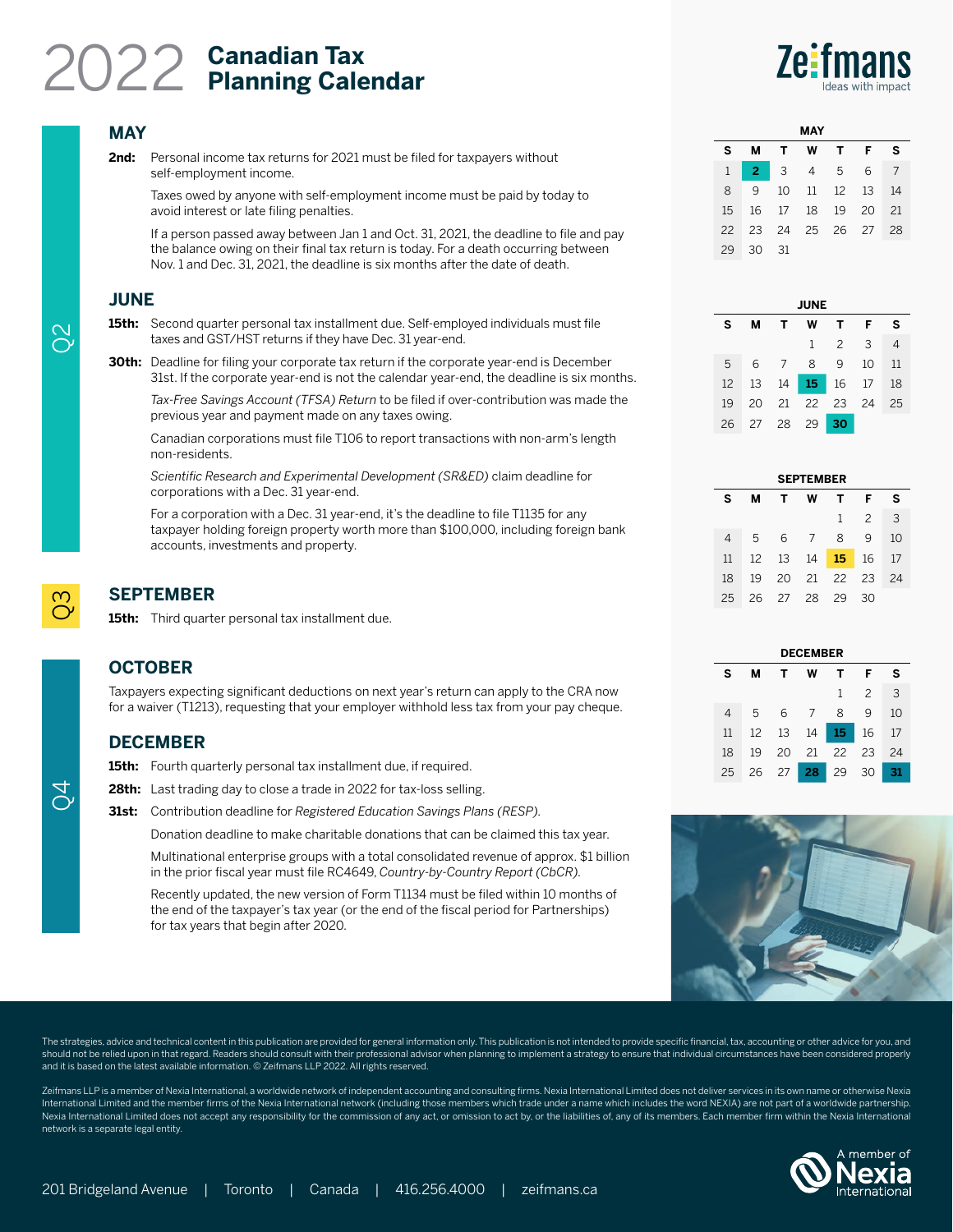## **American Tax** 2022 **Planning Calendar**





### **JANUARY**

| <b>31st:</b> Last day to complete and file Forms 1099               |
|---------------------------------------------------------------------|
| (other deadlines may apply for certain 1099s and recipient copies). |

### **MARCH**

- **15th:** Deadline to file partnership tax forms and withholding forms (8804/8805 and 1042), or request an extension.
- **15th:** Last day to file the *Annual Information Return of a Foreign Trust with a US Owner* or request an extension.

### **APRIL**

 $\overline{O}$ 

18th: Personal income tax returns due today for US citizens in the US, or deadline to request a 6-month extension.

Due date for tax payments for US citizens abroad whose filing due date is automatically extended to June 15th.

Deadline to file Form 3520 to report transactions with foreign trusts and receipts of foreign gifts or to request an extension.

Deadline to file a report of *Foreign Bank and Financial Accounts* for U.S. citizens living in Canada, which can be extended to Oct. 15th.

Deadline to file and pay Dec. 31 year-end corporate and personal tax returns or request an extension.

| <b>JANUARY</b> |    |    |    |    |    |    |  |  |
|----------------|----|----|----|----|----|----|--|--|
| s              | м  | т  | w  | т  | F  | s  |  |  |
|                |    |    |    |    |    | 1  |  |  |
| $\mathcal{P}$  | 3  | 4  | 5  | 6  | 7  | 8  |  |  |
| 9              | 10 | 11 | 12 | 13 | 14 | 15 |  |  |
| 16             | 17 | 18 | 19 | 20 | 21 | 22 |  |  |
| 23             | 24 | 25 | 26 | 27 | 28 | 29 |  |  |
| 30             | 31 |    |    |    |    |    |  |  |

| <b>MARCH</b> |    |              |                |       |    |    |  |  |
|--------------|----|--------------|----------------|-------|----|----|--|--|
| s            | м  | т            | w              | т     | F  | s  |  |  |
|              |    | $\mathbf{1}$ | $\overline{2}$ | 3     | 4  | 5  |  |  |
| 6            | 7  | 8            | 9              | 10    | 11 | 12 |  |  |
| 13           | 14 | 15           | 16             | 17    | 18 | 19 |  |  |
| 20           | 21 | 22           | 23             | 24 25 |    | 26 |  |  |
| 27           | 28 | -29          | 30             | 31    |    |    |  |  |

| <b>APRIL</b> |    |                 |                |     |              |                |  |  |  |
|--------------|----|-----------------|----------------|-----|--------------|----------------|--|--|--|
| s            | м  | T.              | w              | T.  | F            | s              |  |  |  |
|              |    |                 |                |     | $\mathbf{1}$ | $\mathfrak{D}$ |  |  |  |
| 3            | 4  | $5\overline{)}$ |                | 6 7 | 8            | $\mathsf{Q}$   |  |  |  |
| 10           | 11 |                 | 12  13  14     |     | 15           | 16             |  |  |  |
| 17           | 18 |                 | 19 20 21 22 23 |     |              |                |  |  |  |
| 24           | 25 |                 | 26 27          | -28 | 29           | 30             |  |  |  |